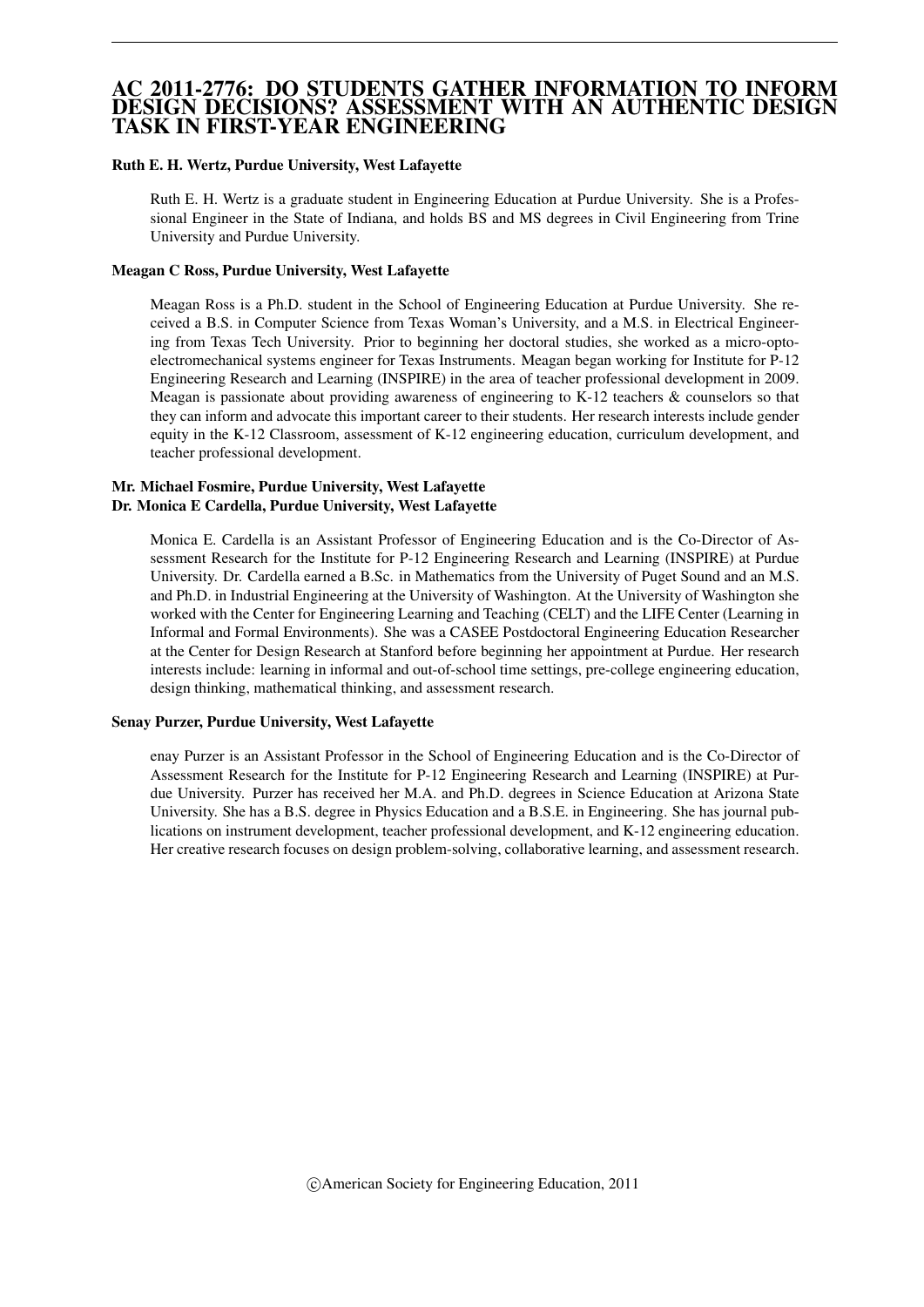# **Do students gather information to inform design decisions? Assessment with an authentic design task in first-year engineering**

### **Abstract**

Information gathering is a very important aspect of the design process, one that is used continuously throughout the project to make informed design decisions. This study reports the development of an authentic instrument used to assess skills related to information gathering in first-year engineering students. Existing assessment tools, such as the scenario-based *Self-Knowledge Inventory of Lifelong Learning* (SKILLS), developed by Conti & Fellenz, or the *Self-Directed Learning Readiness Scale* (SDLRS), developed by Guglielmino, were evaluated. While these have the advantage of being very easy to administer and analyze, one significant disadvantage is that they are self-reported and thus assess perceptions instead of demonstrated skills. For this study, we have developed a coding protocol to qualitatively evaluate written artifacts produced by first-year engineering students as part of their semester design project. The coding protocol identifies the classification, appropriateness, and documentation of individual sources used. The protocol also identifies overall strengths and weaknesses in regard to efficacy of information gathering, use of evidence to support arguments, and documentation of information sources across the artifact as a whole. In a sample of 25 randomly selected studentproduced memos from a pool of 263, approximately 35% of the sources cited could not be classified due to poor documentation, 76% of the sources used were electronic sources, of which less than 20% were rated as high quality. These results suggest that students did not seek information from a variety of quality sources and that documentation was a significant weakness. Results from this study inform design instruction in future first-year engineering courses.

## **Introduction**

Engineering in the twenty-first century is evolving and becoming more complex. The problems engineers encounter in the work force are ill-structured with constraints that extend beyond the reach of typical undergraduate engineering curricula, such as economic, social, political, environmental, and legal issues  $\frac{1}{1}$ . To compound this problem, global economic competition, growing environmental concerns, and rapid technological advancement place additional demands on engineers to be more innovative in the solutions they create. There have been several reports released in the last decade that call for engineers to become more skilled in communications, business, and economics, more creative and innovative, and more globally competent e.g. <sup>2,3-6</sup>. Engineers must develop superior information literacy competencies, such as the ability to critically and adeptly gather, evaluate, and synthesize information to be able to work within complex project constraints and ultimately meet the needs their organization, clients, and end users.

It is well established in the literature that information gathering is a critical step in the engineering design process. Moore, Atman, Bursic, Shuman, and Gottfried<sup>7</sup> conducted a research study to evaluate how well first-year engineering (FYE) textbooks define the engineering design process. In this study, five of the seven textbooks analyzed discussed information gathering as a significant step in the overall design process. Further work by Atman and her colleagues evaluate and compare the design processes of first-year students, fourth-year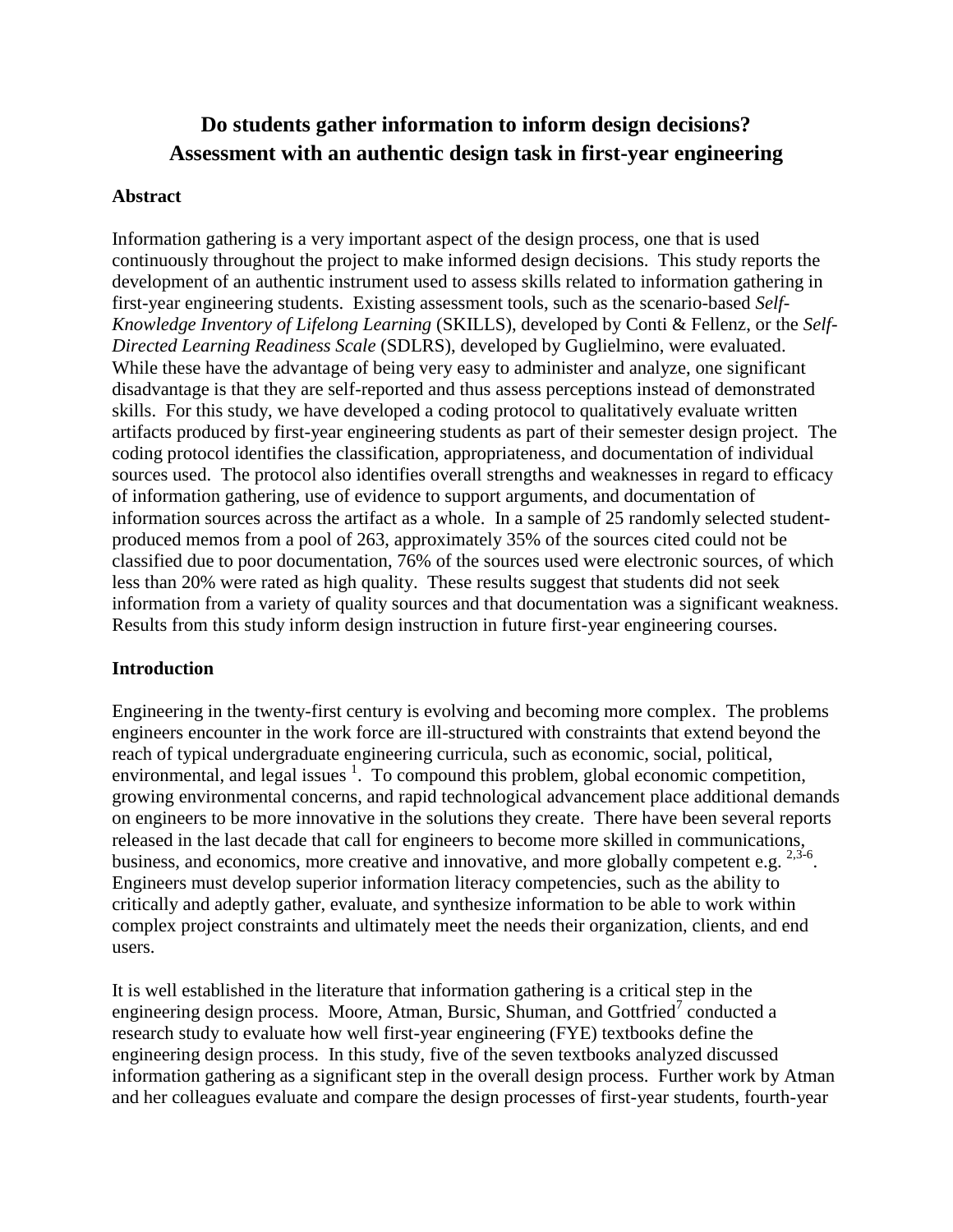students, and expert practitioners, and produce strong evidence of a relationship between information gathering skills and design quality $8-11$ .

In addition to information gathering, it is also important for engineering students to develop competence in evaluating information for credibility and relevance. Where previous generations had to struggle with finding enough information relevant to a particular research problem, students in the Millennial Generation are inundated with information, only some of which is credible and relevant. This problem is compounded by the tendency of Millennials to equate technological literacy with information literacy, resulting in over confidence of their own ability to seek and evaluate information  $12$ . In a recent study comparing observations of information search behaviors of undergraduate students to Kuhlthau's <sup>13</sup> Information Search Process (ISP) model, Holliday and Li<sup>14</sup> suggest that students are skipping steps and ending the search process prematurely because they are satisfied with the volume of information they collected, despite a general lack of depth in coverage of the topic area they are researching. In general, undergraduate students use a very limited variety of information sources, and fail to critically evaluate the sources they do use  $^{15}$ . Recent studies  $^{15-16}$  indicate that most students (71-94%) are dependent on internet search engines (e.g. Google, Yahoo, Ask.com) as their primary search tool. In contrast, very few students (1-10%) use academic search tools, such as databases and ejournals, to search for information. Brophy and Bawden  $17$  report that for comprehensive coverage of a topic area, both internet search engines and database searches are needed, and as expected, the concentration of high quality sources in database searches is much higher (84%) than information retrieved using Google (52%).

Over the past decade, engineering educators and researchers are putting more emphasis on the importance of design, problem solving, lifelong learning, and by extension, information literacy in calls for engineering curriculum reform<sup>e.g. 18,19-21</sup>. The Accreditation Board for Engineering and Technology (ABET) has mirrored this emphasis in the Criterion 3 student outcomes, commonly referred to as the EC2000 a-k criteria. The following EC2000 criteria are relevant to information literacy and lifelong learning  $^{22}$ :

- (a) an ability to apply knowledge of mathematics, science, and engineering
- (e) an ability to identify, formulate, and solve engineering problems
- (f) an understanding of professional and ethical responsibility
- (g) an ability to communicate effectively
- (h) the broad education necessary to understand the impact of engineering solutions in a global, economic, environmental, and societal context
- (i) a recognition of the need for, and an ability to engage in life-long learning
- (j) a knowledge of contemporary issues

Although the importance of lifelong learning has been codified in the ABET criterion 3.i, to date, there has been very little research reported on how to measure outcomes for that criterion  $23$ . The European Commission<sup>24</sup> defines lifelong learning as "all learning activity undertaken throughout life, with the aim of improving knowledge, skills and competence, within a personal, civic, social, and/or employment-related perspective. Shuman, Besterfield-Sacre, and McGourty<sup>25</sup> propose several attributes of lifelong learning, including the ability to "demonstrate reading, writing, listening, and speaking skills; demonstrate an awareness of what needs to be learned;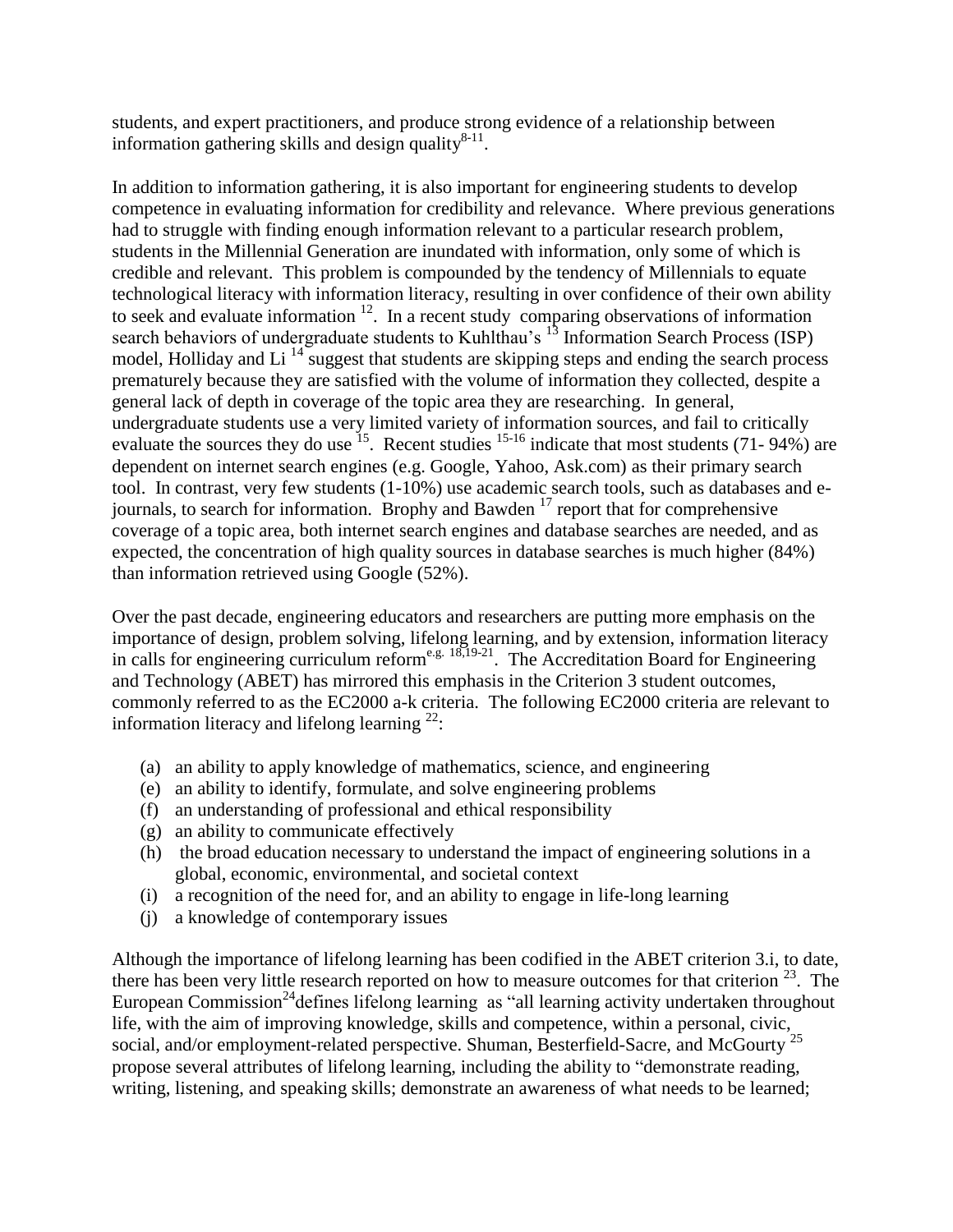follow a learning plan; identify, retrieve, and organize information; understand and remember new information; demonstrate critical thinking skills; and reflect on one's own understanding." Shuman, et al. argue that students' demonstration of these skills also demonstrate abilities of lifelong learning. Some of these skills could be classified as information literacy skills, particularly identifying, retrieving, and organizing information, which implies that information literacy is a component of lifelong learning. The purpose of this research is to investigate the baseline information literacy skills of FYE students by developing an assessment tool to evaluate written artifacts produced by students, either individually or in teams.

## **Review of Lifelong Learning Assessment Tools**

Existing instruments designed for assessment of information literacy skills were considered for this research investigation. The Self-Directed Learning Readiness Survey (SDLRS) tool developed by Guglielmino <sup>26</sup> was originally prepared as a predictive or diagnostic tool for students embarking in self-directed learning endeavors (e.g. distance learning, advanced degrees, professional certification, etc.). The instrument requires the user provide Likert-scale responses to 41 survey questions such as "I'm looking forward to learning as long as I'm living," "I love to learn," and "I know when I need to learn more about something <sup>26</sup>." The Self-Knowledge of Lifelong Learning Strategies (SKILLS) instrument developed by Conti and Fellenz  $^{27}$  is a scenario-based tool intended to measure responses to real-life adult learning situations, such as researching auto insurance, finding a job, arranging for health care for a relative, or fixing a bicycle. This instrument instructs the user to read the given scenario then organize a list of 18 scenario-specific strategies into three evenly distributed (i.e. 6 strategies in each) categories of "definitely use," "possibly use," and "not likely to use." The SKILLS assessment is scenariospecific which may help elicit more genuine responses than the general questions asked in the SDLRS assessment, however, both tools rely on self-reported information. As previously discussed, undergraduate students generally overestimate their information literacy competencies <sup>12</sup>, thus the investigators felt that self-reported data alone would not be an adequate measure of their actual skill-level. We concluded that an authentic assessment of demonstrated skills would better provide the information needed to ascertain the gaps in students' competence such that instructional interventions could be intelligently targeted to specific weaknesses.

#### **Research Questions**

The primary focus of this research study is to determine the gaps in information literacy competencies of first-year engineering (FYE) students; however, we hope that the results of this study will provide an example of evidence-based assessment of information literacy skills that could be replicated in other venues. The coding protocol used to evaluate students' written work was developed to address the following primary research questions: 1) What is the overall quantity and quality of the resources FYE students use, and 2) What are the overall strengths/weaknesses of FYE students' written work in regard to information gathering, building a strong argument, and documenting citations and in-text references?

In the development of the coding protocol, we expanded our two primary research questions into the following sub-questions: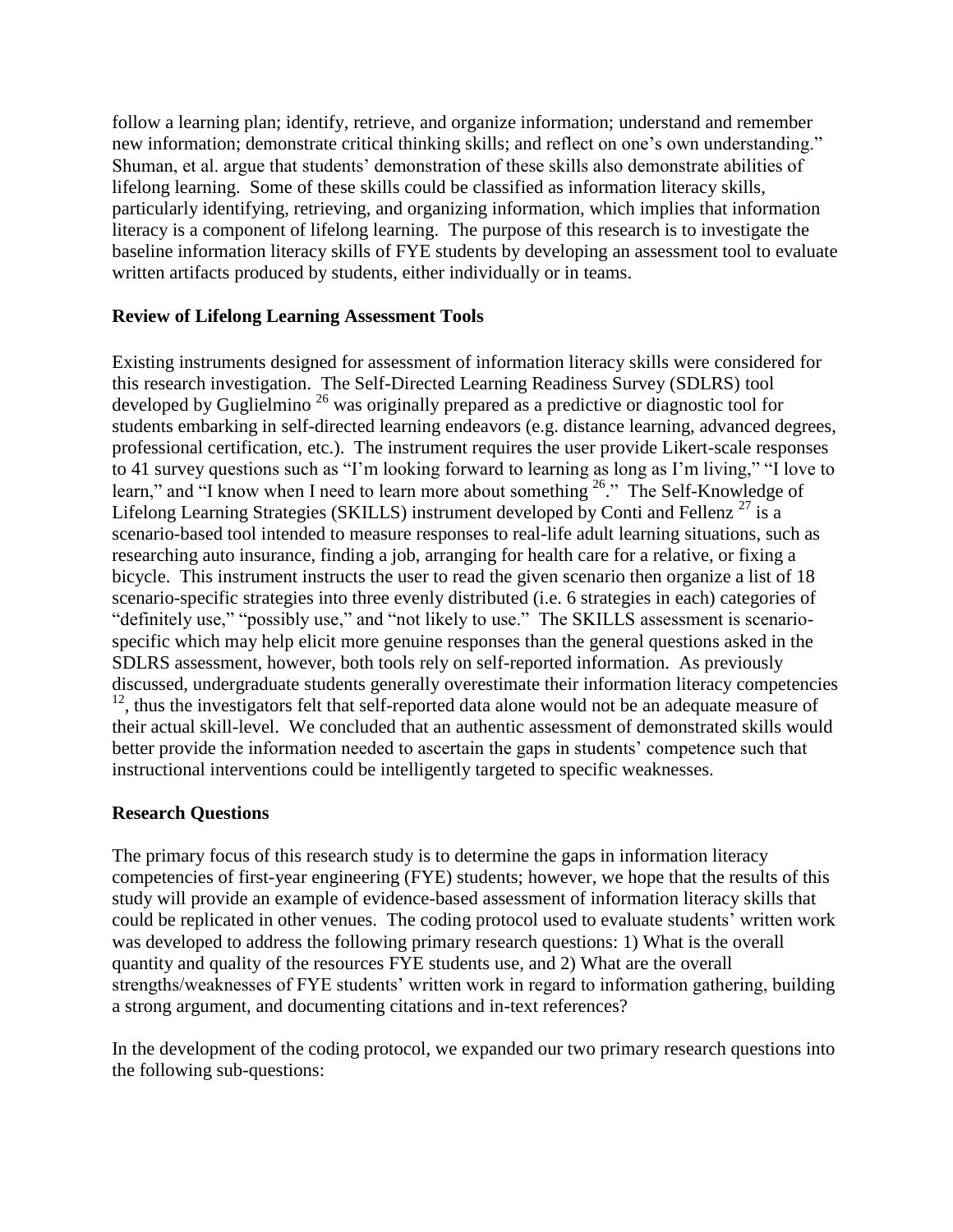#### *Overall quality and quantity*

- 1. What kinds and how many resources do FYE students use in solving open-ended design problems?
- 2. What is the quality of the resources FYE students use?

### *Strengths and Weaknesses*

- 3. Do FYE students consistently and accurately document sources of information?
- 4. Do FYE students use cited information appropriately to support design decisions?
- 5. What is the overall classification of FYE students' information gathering skill level?
- 6. What are the overall strengths/weaknesses of FYE students' written work in regard to information gathering, building a strong argument, and documenting citations and in-text references?

## **Methodology**

#### *Research Setting*

The study was conducted in an introductory engineering course during the Fall semester. This introductory course provides the foundational experience for all engineers, and thus this is an excellent venue to introduce and assess baseline lifelong learning concepts. Three of the investigators for this research study have been actively involved in the development and teaching of this course.

The participants for this study consist of students enrolled in the FYE course in the Fall 2008 semester. The written artifacts produced by these students in fulfillment of regular course requirements were compiled and evaluated after the completion of the term. This research was carried out under IRB Approval 1008009557.

#### *Description of the Memo Assignment*

In the Fall 2008 semester of the introductory FYE course students were assigned a group project in which students teams were required to examine the buildings in which they lived and make recommendations on how to make the building more sustainable. Students were urged to consider a range of topics to make a case for where the biggest impact would be in making the building more sustainable. For example, considering the energy needs of heating and lighting, future energy costs, and environmental concerns of energy sources, were suggested in the project description as potential starting off points. There were several milestones for this project, including generating ideas, identifying and defining criteria and constraints, preparing the first draft of a memo communicating their recommendations, a peer review of the draft memo, and the final memo.

The project description was explicit in instructing students to justify their recommendations with data, evidence and rationale; however, there were no instructions given pertaining to the quantity or quality of sources, or citation style expected. The final memo was selected as the written artifact evaluated in this study. While the lack of information gathering and documentation instructions was not intended to benefit this study, it does provide a good baseline of what students produce without instructional interventions.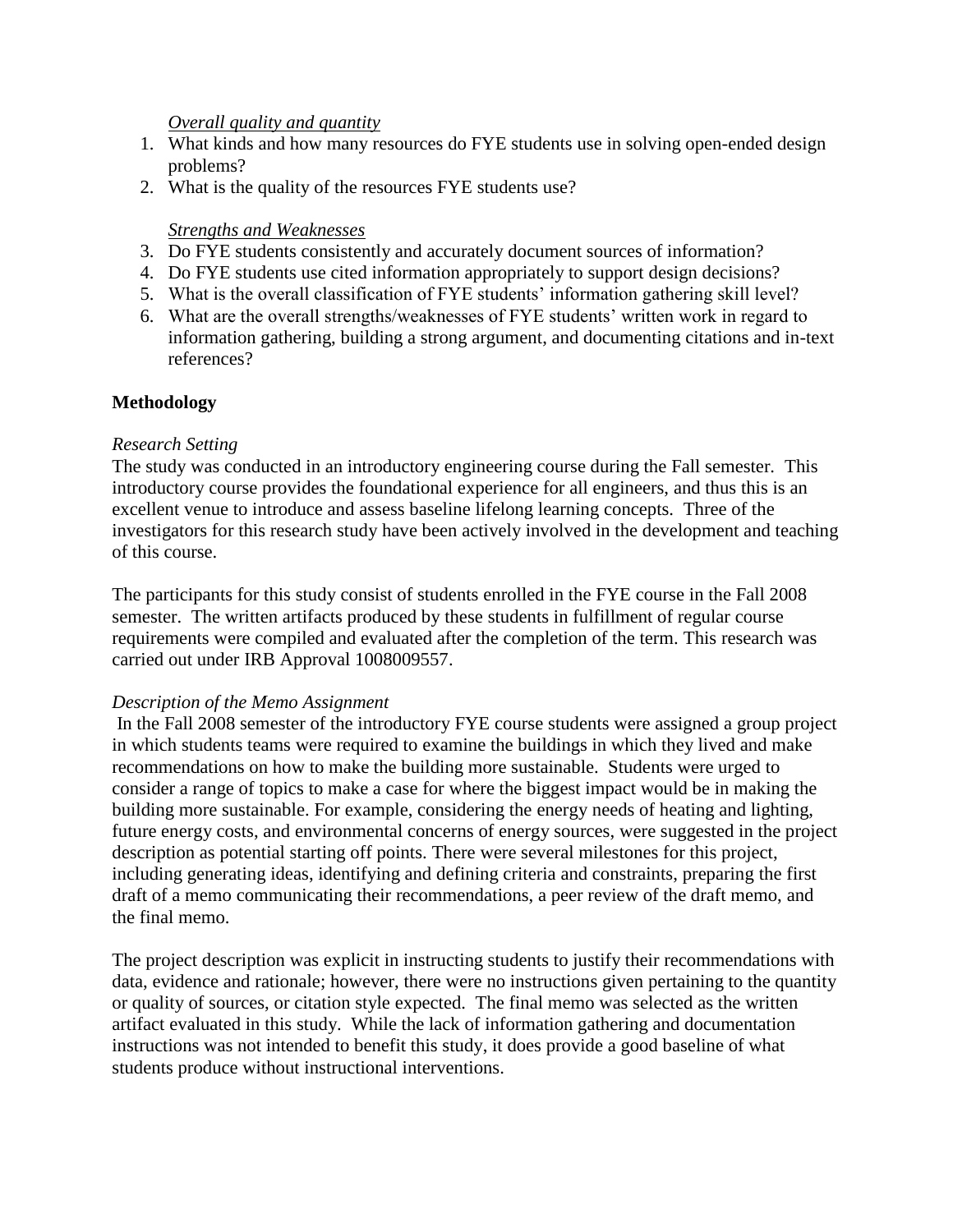## *Sample Selection*

For this study 25 student memos were randomly selected from a pool of 263 and evaluated with a coding protocol developed by the investigators.

### *Data Analysis Methods*

The instrument developed for this study consists of a six-part coding protocol (see Appendix), where each section of the protocol corresponds to a specific research question.

- *Section 1* of the protocol was modeled after the citation categorization scheme used by Denick, Bhatt, and Layton  $^{28}$  in their citation analysis of engineering design reports. This section classifies the sources cited in the student memos by type of information resource. Note that sources with missing or incomplete citations, and/or missing or incomplete intext references were coded as "unknown" (UNKN). The code "general website" (GWEB) was given specifically to sources where the only element of the citation/reference given was a broken URL link. In this case it is known that the information source is a web resource, but the audience, purpose, and use of information cannot be evaluated.
- *Section 2* assigns a general classification of audience and purpose to each source, which is used to assess its quality. For example, a source coded as scholarly (SCH) and informative (INF) would be of high quality, and a source coded as popular (POP) and biased or for entertainment (BIAS/ENT) would be of low quality (see Figure 4).
- *Section 3* assesses the students' documentation of each information source. This is divided into two categories, citation and in-text reference of the information resource. In cases where the citations were incomplete (CINC) or missing (CMIS), or the in-text references were incomplete (RINC) or missing (RMIS), the information source could not be coded beyond Section 1. If elements of the citation or in-text reference were missing, but the information source could still be identified, it was coded as improper (CIMP or RIMP).
- *Section 4* evaluates how a particular thread of cited information was used in support of an argument. The first four sections of the coding protocol are applied to each information source, and thread of information generated from that source. In the cases where two or more independent threads of information originated from the same information source, treated as two different sources.
- *Sections 5 and 6* of the protocol assess the overall quality of the memo as a whole. Section 5 of the coding protocol assesses the level of information gathering demonstrated in the memo, and Section 6 identifies overall strengths and weaknesses in information gathering, constructing an argument, and documentation (citations and in-text references).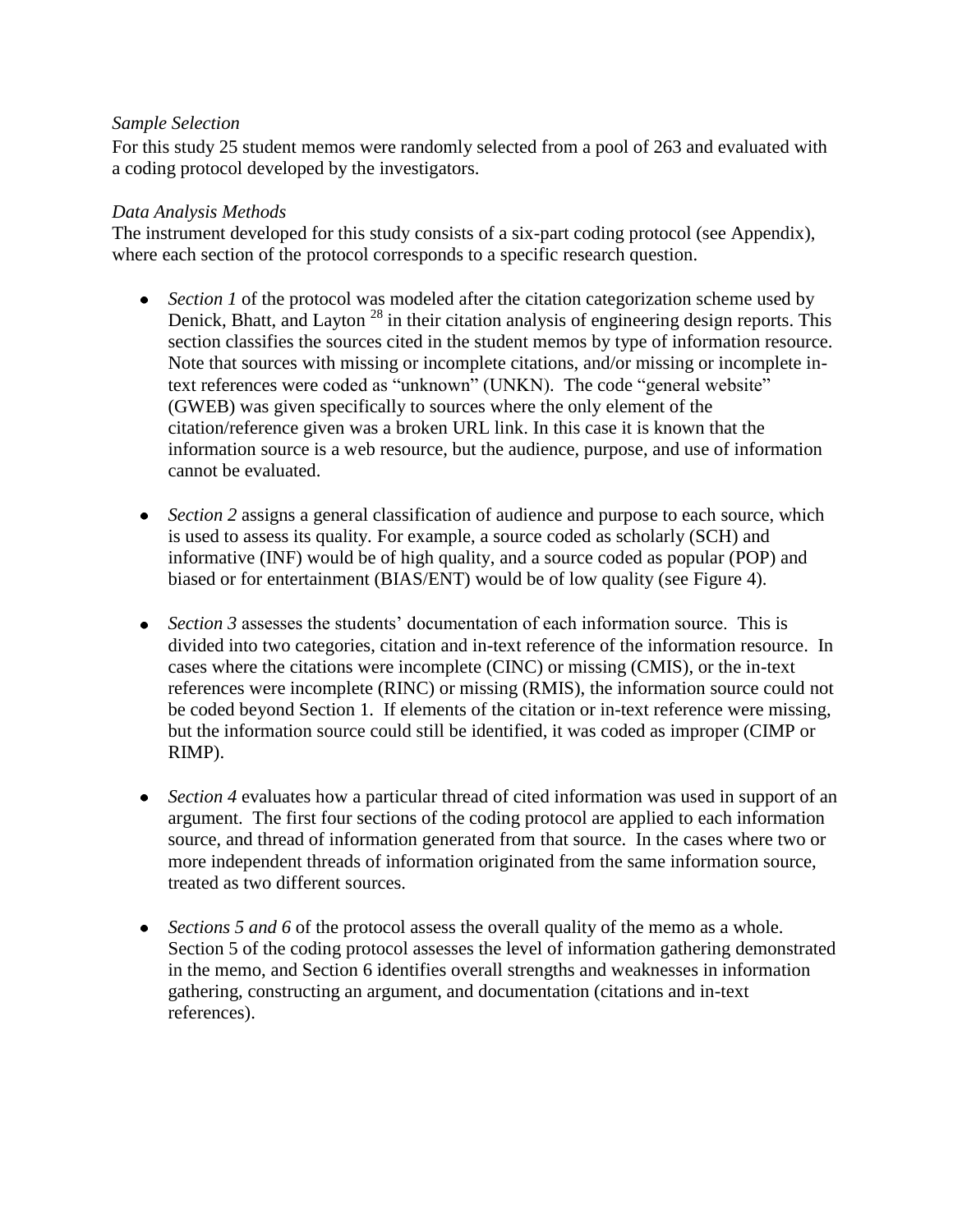#### *Inter-rater Reliability*

Inter-rater reliability for this protocol is was determined in several phases, starting with each investigator coding three memos to evaluate the quality and discuss weaknesses in the protocol. After several iterations, the final protocol was evaluated with two investigators coding two memos. The inter-rater reliability of the final protocol (94%) was determined by dividing the actual number of agreements between the two investigators by the total possible number of agreements. The number of possible agreements are determined by the number of sources referenced in a given memo.

## **Findings**

The results of the memos that were evaluated  $(N=25)$  are generally consistent with similar studies and citation analyses of undergraduate student information gathering and evaluation behaviors  $e.g. 12,16,17,28$ . The number of sources cited per memo ranged from 0 to 10 (mean = 3.3, mode  $= 2$ ). The distribution of the quantity of citations per memo is shown in Figure 1. As expected, the web-based resources were the most frequent type of information cited (76%), as shown in Figure 2. Within the web resources classification, commercial (24%) and government (21%) web pages were cited most frequently (see Figure 3).



**Figure 1:** Number of information sources cited per memo within sample  $(N = 25)$ 



**Figure 2:** Variety of information sources cited within sample of memos  $(N = 25)$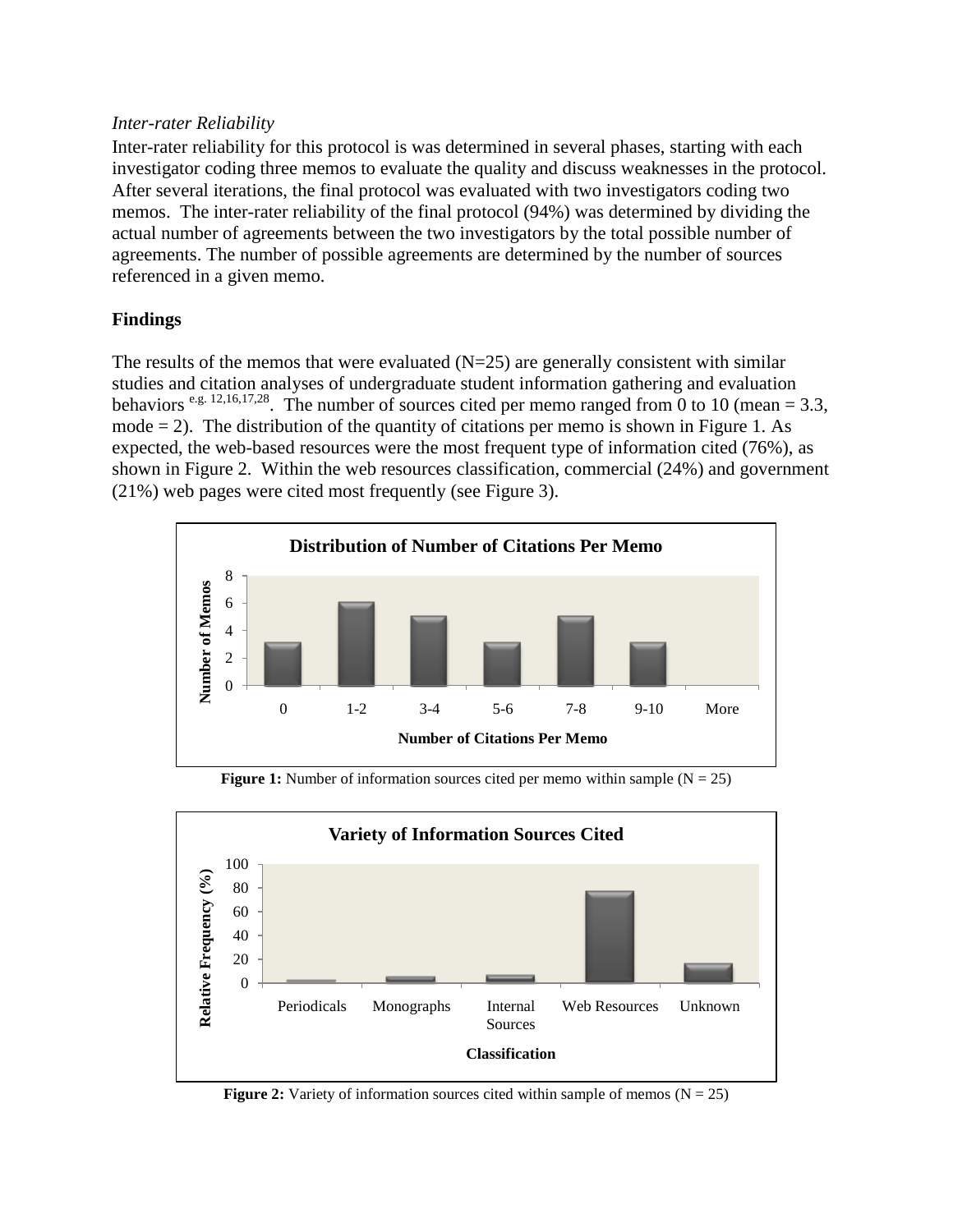Within the sample of memos evaluated, there were references to 110 identifiable information sources, 40 (35%) of these sources were coded as UNKN or GWEB due to incomplete information (Section 1 of coding protocol). The remaining 71 citations were assigned a quality rating of low, medium, or high based on the classification of audience and purpose (Section 2 of coding protocol). Overall, 18 % of the cited sources were high quality, scholarly sources and the remaining 82% is split evenly between medium quality and low quality sources (see Figure 4). In a breakdown of the quality ratings per memo, only 15% of the memos evaluated in this study cited at least one high quality information source.



**Figure 3:** Distribution of sub-classification of web resourced cited within sample of memos  $(N = 25)$ 



**Figure 4:** Quality rating of sources cited within sample of memos  $(N = 25)$  (left) and Quality Rating Quadrants used to assign ratings (right)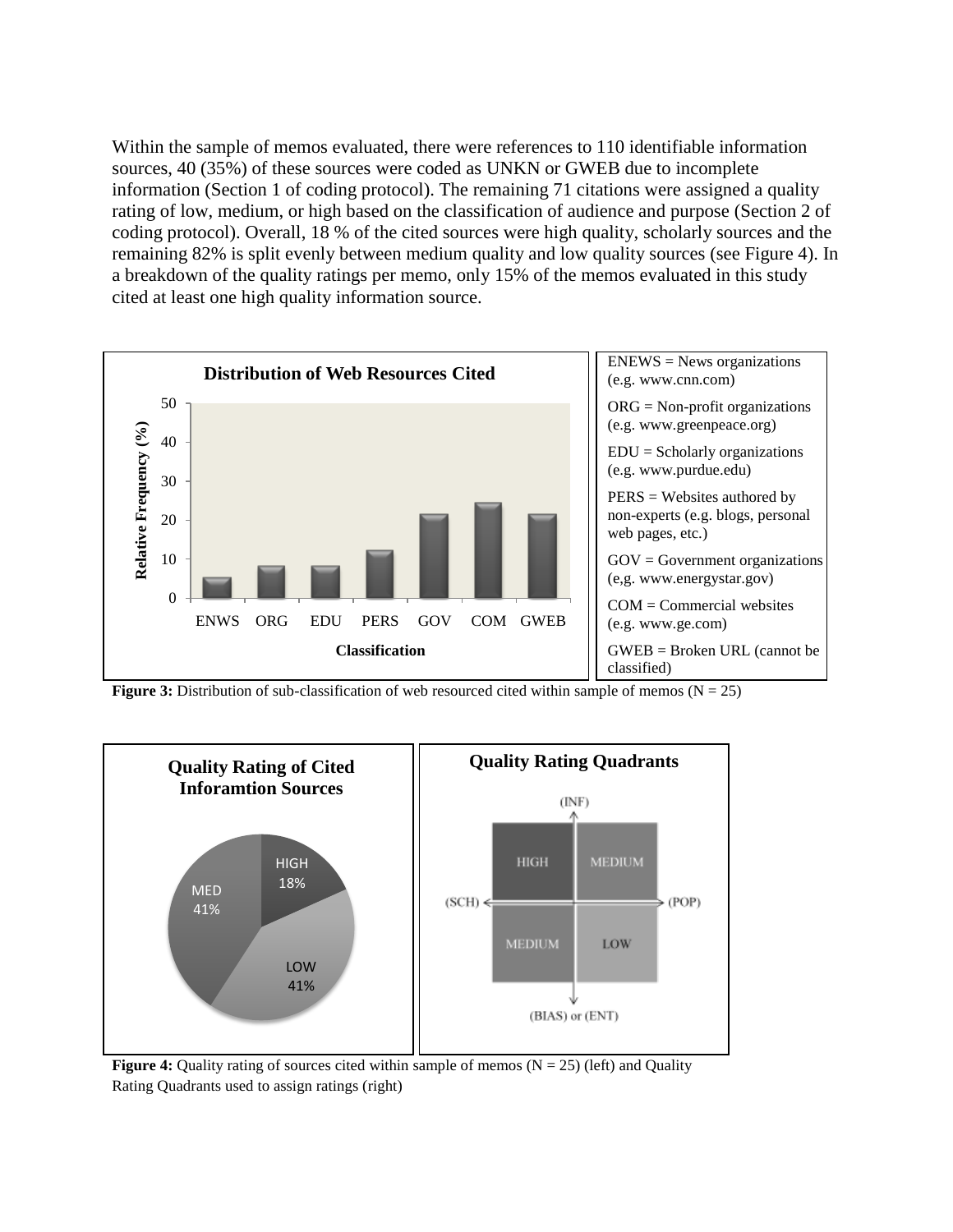Of the original 110 identified information sources, 37% of these sources contained enough elements in the citation and in-text reference to evaluate the use of the information in support of the students' arguments. Furthermore, only 3% of the identified sources had both complete citations and in-text references (CCOM and RCOM). Of the 41 threads of information that were evaluated, 71 % was used appropriately, 22% was exaggerated (i.e. made generalizations from localized information, or made specific claims using general information, without making explicit assumptions of its applicability out of context), and 7% was misrepresented (e.g. incorrect use of scientific data, used incorrect units, misused terminology, etc.).

As expected, the overall qualities of the memos reflected the quality of information gathered as well as the poor documentation skills demonstrated in the memos. For overall information gathering skill, 80 % of the memos were classified as moderate to poor. Strong information gathering and argumentation were overall strengths demonstrated in 16% and 12% of the memo evaluated, respectively. The overall weaknesses observed were in documentation (84 % WCIT and/or WTXT) and information gathering (64%)

## **Discussion and Future Work**

The objective for this research was to better understand the baseline, demonstrated information literacy skills of first-year engineering students by using an authentic assessment tool to evaluate written artifacts produced by student teams. The results of this study are consistent with the literature in that students exhibit weakness in both gathering and evaluating information  $12,17,28$ . A unique contribution of this study to the literature is the finding that students had very weak documentation skills. While no specific criteria regarding citation style (e.g. APA, MLA, etc.) was specified in the project description, providing citations for referenced material is a significant element of academic integrity and is discussed in detail in the syllabus, as well as in class at the beginning of most courses. Having such a small proportion (3%) of citations and intext references be complete shows that students were not adequately prepared for this element of communication. It is possible that calling the final deliverable a "memo" instead of "report" caused students to think that providing citations was not necessary, however, this should have been addressed by the students between the first draft (milestone 3) and the final deliverable (milestone 5).

The results of this study suggests engineering faculty to engage in further collaborations with the Libraries to develop focused instructional interventions to help students improve their information gathering techniques, evaluation of information gathered from internet search engines, and documentation of works cited. In addition, this study provides an example for the development of authentic and evidence-based assessment of information literacy skills of a specialized group.

#### *Limitations*

Two types of information errors were frequently observed throughout the evaluation of the student memos. The first type of error observed was of students making assumptions instead of gathering the appropriate information. For example, one team made a general assumption of the local cost of electricity, instead of trying to find the information from the local power company. Another team made an assumption of how many kilowatt-hours (KWh) were used per month in a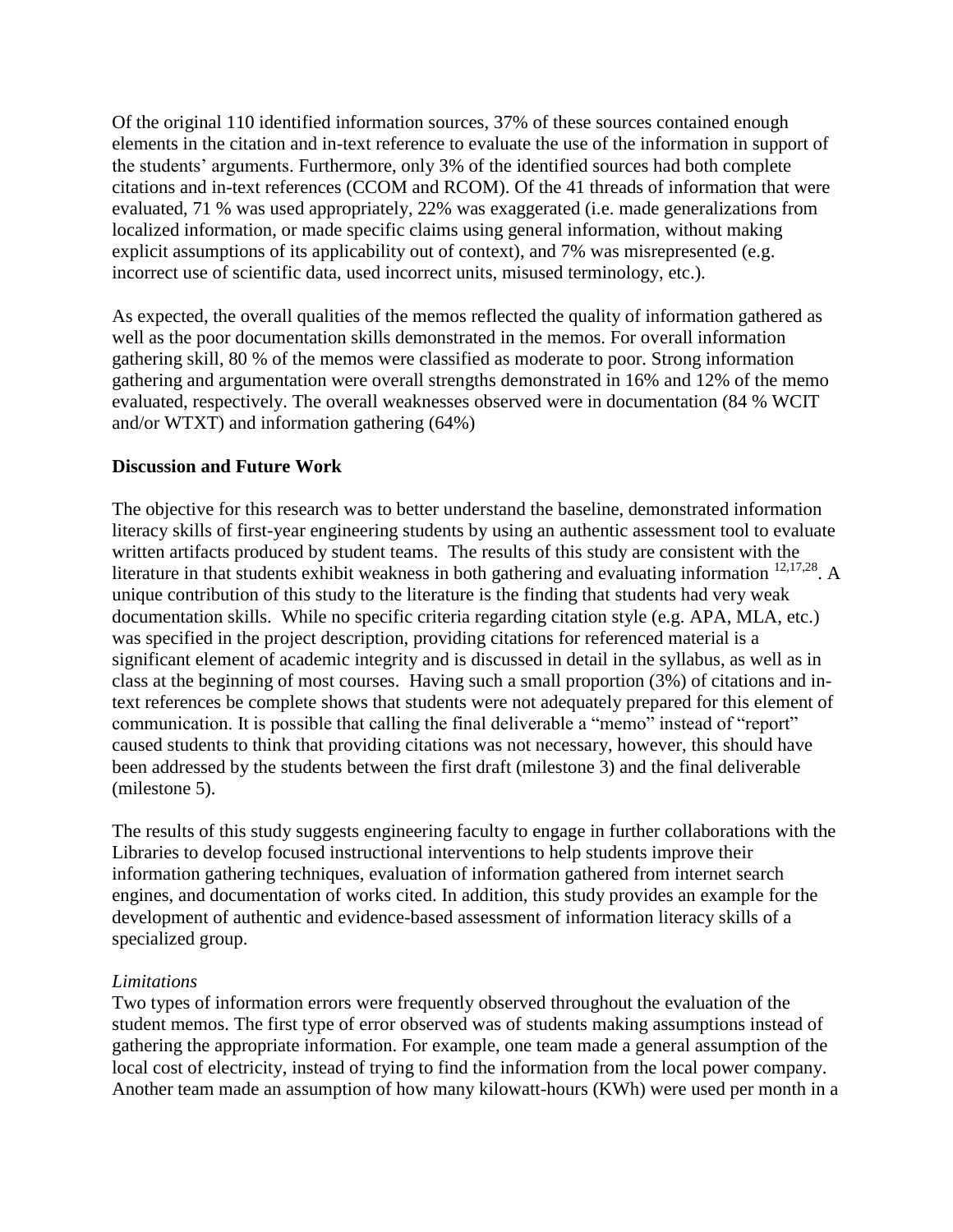dorm building on campus, when this information is readily available on the University's website. The other type of error commonly observed was of information that appeared to be legitimately gathered, but was not cited or referenced. These observations were based on seeing similar threads of information cited in several other memos. In these cases it was not possible to conclusively determine if the information originated from similar sources seen in the other memos, or was assumed by the students. While the investigators suspect that a significant portion of "assumptions" made by students fall into the latter type of error we cannot divisively conclude this without further investigation. A possible avenue for future work would be to further investigate how much of the "weak information gathering" (WINF) and "weak argumentation" (WARG) was a result of poor information gathering versus poor documentation.

#### **Acknowledgements**

This work was supported by the Purdue University Engineer of 2020 Seed Grant *"Developing Curious and Persistent Continuous Learners: Articulating and Assessing the Role of Information Skills in the First-Year Engineering Curriculum."*

#### **References**

- 1. Jonassen, D., Strobel, J. & Lee, C.B. Everyday Problem Solving in Engineering: Lessons for Engineering Educators. *Journal of Engineering Education* **95**, 139-151 (2006).
- 2. National Intellegence Council. *Global Trends 2025: A Transformed World*, (U.S. Government Printing Office. [www.dni.gov/nic/NIC\\_2025\\_project.html,](http://www.dni.gov/nic/NIC_2025_project.html) Washington DC, 2008).
- 3. National Research Council. *Rising aabove the Gathering Storm: Energizing and Employing America for a Brighter Future*, (National Acemdies Press, Washington DC, 2007).
- 4. National Academy of Engineering. *The Engineer of 2020: Visions of Engineering in the New Century*, (National Academies Press, Washington, DC, 2004).
- 5. National Academy of Engineering. Grand Challenges for Engineering: Grand Challenges. (National Academy of Engineering, Washington, D.C., 2008).
- 6. National Academy of Engineering. *Rebuilding a Real Economy: Unleashing Engineering Innovation*, (National Academies Press, Washington DC, 2010).
- 7. Moore, P.L., Atman, C.J., Bursic, K.M., Shuman, L.J. & Gottfried, B.S. Do Freshman Design Texts Adequately Define the Engineering Design Process? in *Paper presented at the 2005 American Society for Engineering Eduaction Annual Conference & Exposition* (Portland, Oregon, 1995).
- 8. Atman, C.J., Chimka, J.R., Bursic, K.M. & Nachtmann, H.L. A comparison of freshman and senior engineering design processes. *Design Studies* **20**, 131-152 (1999).
- 9. Atman, C.J., Cardella, M.E., Turns, J. & Adams, R. Comparing freshman and senior engineering design processes: an in-depth follow-up study. *Design Studies* **26**, 325-357 (2005).
- 10. Atman, C.J.*, et al.* Engineering Design Processes: A Comparison of Students and Expert Practitioners. **96**, 359-379 (2007).
- 11. Bursic, K.M. & Atman, C.J. Information Gathering: A Critical Step for Quality in the Design Process. *Quality Management Journal* **4**, 60-75 (1997).
- 12. Brown, C., Murphy, T.J. & Nanny, M. Turning Techno-Savvy into Info-Savvy: Authentically Integrating Information Literacy into the College Curriculum. *Journal of Academic Librarianship* **29**, 386-398 (2003).
- 13. Kuhlthau, C.C. *Seeking Meaning: A Process Approach to Library and Information Services*, (Libraries Unlimited, Westport, CT, 2004).
- 14. Holliday, W. & Li, Q. Understanding the Millenials: Updating Our Knowledge About Students. *Reference Service Review* **32**, 356-366 (2004).
- 15. Shanahan, M.C. Transforming information search and evaluation practices of undergraduate students. *International Journal of Medical Informatics* **77**, 518-526 (2008).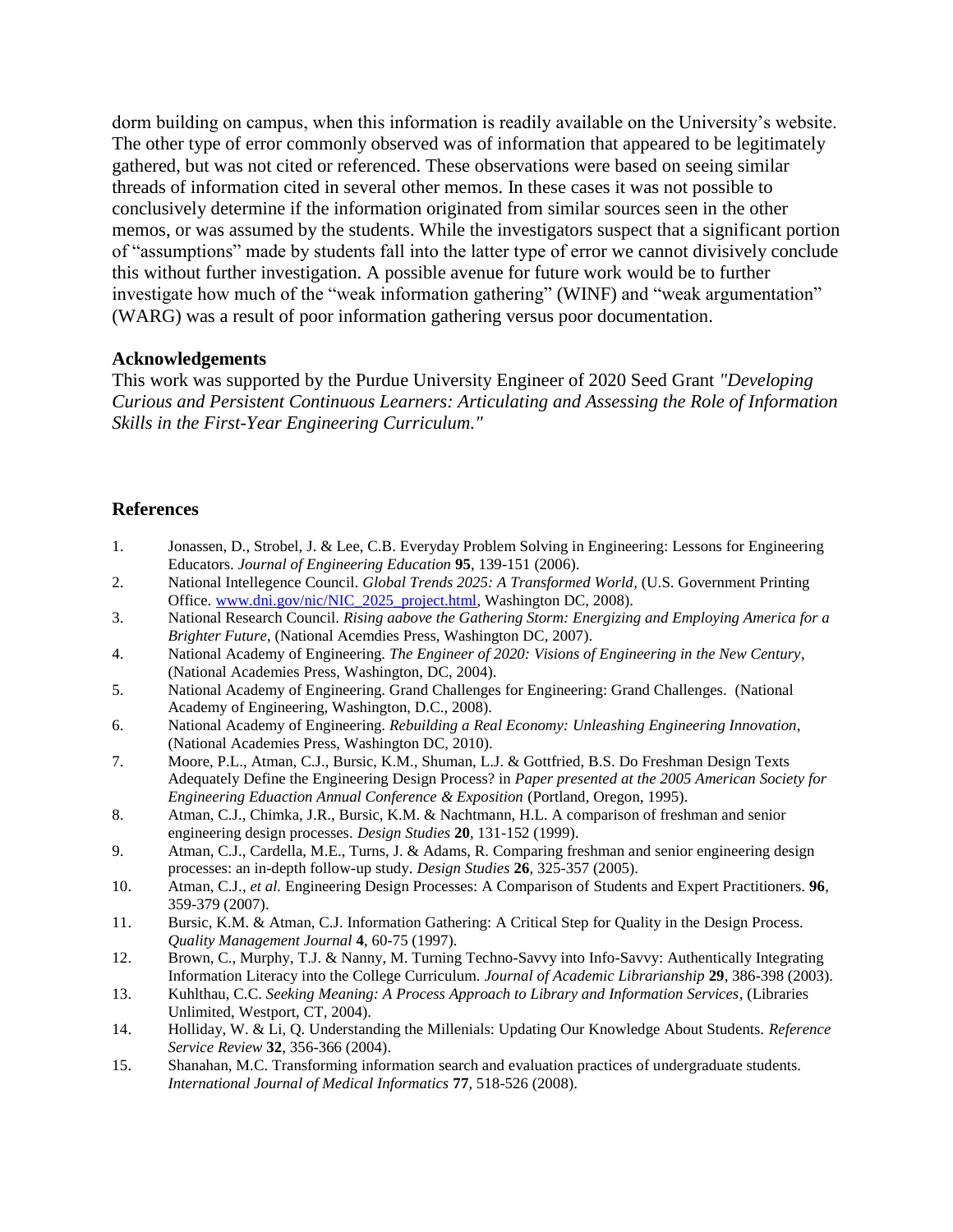- 16. Buhi, E.R., Daley, E.M., Fuhrmann, H.J. & Smith, S.A. An Observational Study of How Young People Search for Online Sexual Health Information. *Journal of American College Health* **58**, 101-111 (2009).
- 17. Brophy, J. & Bawden, D. Is Google Enough? Comparison of an Internet Search Engine with Academic Resources. *New Information Perspectives* **57**, 498-512 (2005).
- 18. Dym, C.L., Agogino, A.M., Eris, O., Frey, D.D. & Leifer, L.J. Engineering Design Thinking, Teaching, and Learning. *Journal of Engineering Education* **94**, 103-120 (2005).
- 19. Jamieson, L. & Lohmann, J. Creating and Culture for Scholarly and Sytematic Innovation in Engineering Education. (American Society for Engineering Education, Washington, D.C., 2009).
- 20. Welker, A.L. & Quintiliano, B. Information Literacy: Moving Beyond Wikipedia. in *Geo-Congress 2008: Geosustainablilty and Geohazard Mitigation*, Vol. 310 (eds. Krishna, R.R., Milind, V.K. & Akram, N.A.) 97 (ASCE, New Orleans, LA, 2008).
- 21. Williams, B., Blowers, P. & Goldberg, J. Integrating Information Literacy Skills into Engineering Courses to Produce Lifelong Learners. in *2004 American Society for Engineering Education Annual Conference & Exposition* (Salt Lake City, UT, 2004).
- 22. ABET. Criteria for Accrediting Engineering Programs: Effective for Evaluations During the 2011-2012 Accreditation Cycle. (ABET, Inc., 2010).
- 23. Shuman, L.J., Besterfield-Sacre, M. & McGourty, J. The ABET 'Professional Skills'--Can they be taught? Can they be assessed? *Journal of Engineering Education* **94**, 41-55 (2005).
- 24. European Commission. Lifelong Learning for Creativity and Innovation: A Background Report. (Slovenian EU Council Presidency, 2008).
- 25. Shulman, L. Signature pedagogies in the profession. *Daedalus* **134**, 52-59 (2005).
- 26. Guglielmino, L.M. University of Georgia (1977).
- 27. Conti, G.J. & Fellenz, R.A. *Assessing Adult Learning Strategies*, (ERIC ED339847, 1991).
- 28. Denick, D., Bhatt, J. & Layton, B. Citation Analysis of Engineering Design Reports for Information Literacy Assessment. in *2010 American Society for Engineerin Education Annual Conference & Exposition* (Lousiville, KY, 2010).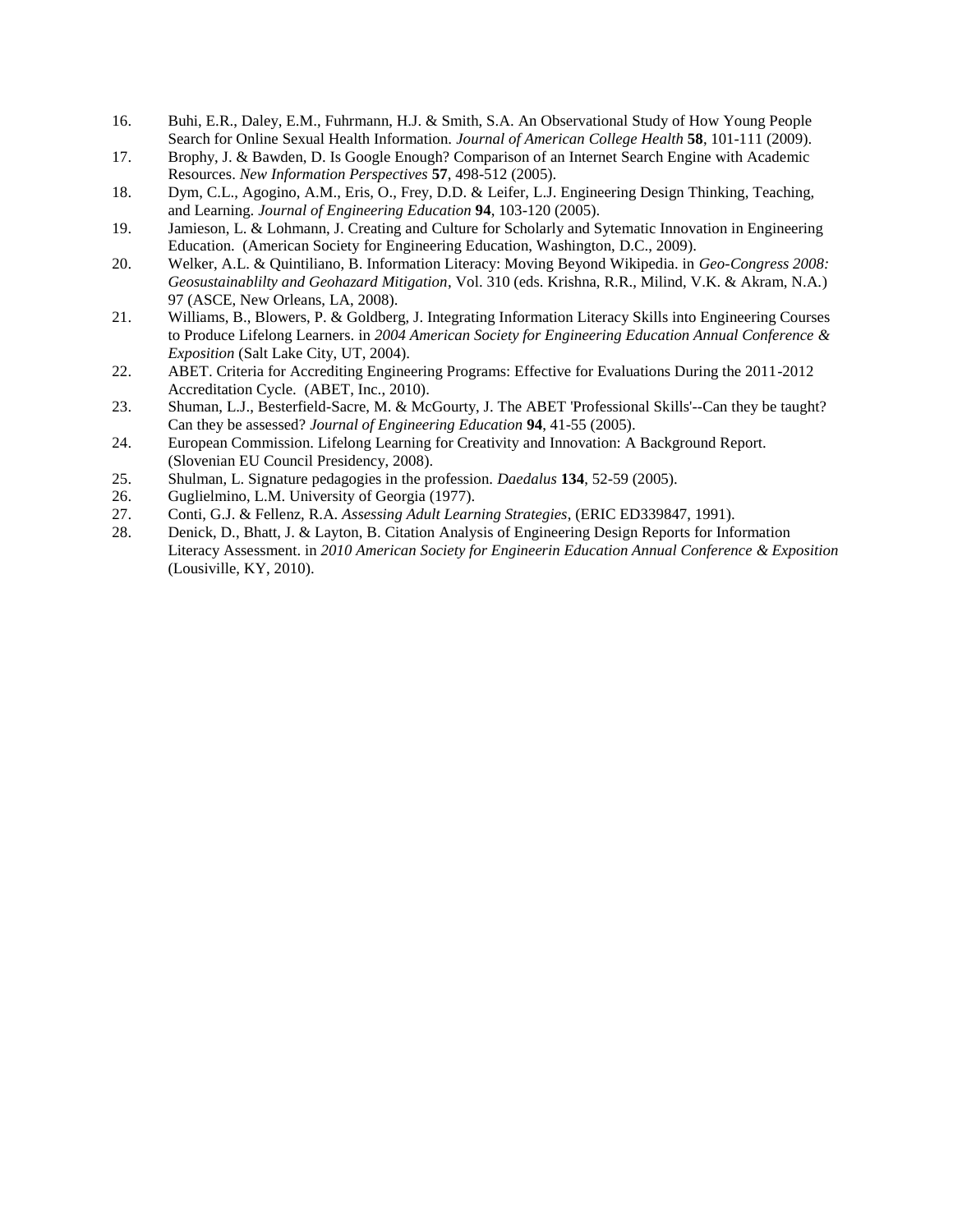|                                                 | Sub-<br>Classification | Code        | Definition                                   | Description/Examples                                                                             |
|-------------------------------------------------|------------------------|-------------|----------------------------------------------|--------------------------------------------------------------------------------------------------|
|                                                 | Monographs             | <b>HNBK</b> | Handbooks, Guides,<br>Standards, and Manuals | Provides quick facts, formulas, equations and/or procedures                                      |
|                                                 |                        | <b>STND</b> | Standards                                    | Provides standards and/or codes                                                                  |
|                                                 |                        | <b>TXBK</b> | <b>Textbooks</b>                             | Provides in-depth details of specific topic or related group of topics                           |
|                                                 |                        | <b>ENCL</b> | Encyclopedias                                | Provides overview of wide range of topics                                                        |
|                                                 |                        | TECH        | <b>Technical Reports</b>                     | Official reports published by government or public agencies                                      |
|                                                 |                        | <b>PATN</b> | Patents                                      | Existing and/or pending U.S. or foreign patents                                                  |
|                                                 |                        | <b>STAT</b> | <b>Statistical Compilations</b>              | Published data sets                                                                              |
|                                                 | Periodicals            | <b>NWSP</b> | Newspapers                                   | New York Times, Wall Street Journal, Journal Gazette                                             |
|                                                 |                        | PMAG        | <b>Popular Magazines</b>                     | Good Housekeeping, People, Parents                                                               |
|                                                 |                        | TMAG        | <b>Trade Magazines</b>                       | <b>Engineering News Record, Contracting Business</b>                                             |
|                                                 |                        | <b>NMAG</b> | <b>News Magazines</b>                        | Newsweek, Time                                                                                   |
|                                                 |                        | <b>JRNS</b> | Journal Articles                             | Journal of Solar Energy Engineering, Journal of Energy Resources<br>Technology                   |
|                                                 | Web<br>Resources       | <b>COM</b>  | Commercial                                   | Websites published by commercial enterprises (i.e. ".com")<br>www.ge.com, www.lightingexpert.com |
|                                                 |                        | <b>ENWS</b> | <b>News Organizations</b>                    | Websites published by news organizations<br>www.cnn.com, www.bbc.com, www.businessweek.com       |
| SECTION 1 - Information Source - Classification |                        | GOV         | <b>Government Agencies</b>                   | Websites or reports published by federal, state, local or foreign<br>government entities         |
|                                                 |                        | <b>ORG</b>  | Non-Profit Organizations                     | Websites published by non-profit organizations<br>www.greenpeace.org                             |
|                                                 |                        | <b>EDU</b>  | <b>Scholarly Organizations</b>               | Websites published by educational entities<br>www.purdue.edu                                     |
|                                                 |                        | <b>PERS</b> | Personal                                     | Websites authored by amateurs and non-experts (i.e. blogs, personal<br>webpages, etc.)           |
|                                                 |                        | <b>DMED</b> | Digital Media                                | Digital images or videos                                                                         |
|                                                 | Internal               | <b>PEER</b> | Peers                                        | Correspondence with peers                                                                        |
|                                                 |                        | <b>EXPT</b> | Experts                                      | Correspondence with experts                                                                      |
|                                                 |                        | <b>INTV</b> | Stakeholders                                 | Formal interviews with stakeholders                                                              |
|                                                 |                        | <b>SURV</b> | Surveys                                      | Formal or informal surveys developed by teams                                                    |
|                                                 |                        | <b>OBSV</b> | Observations                                 | Measured observations recorded by teams                                                          |
|                                                 |                        | <b>IMAG</b> | Images                                       | Photos and/or videos taken by teams                                                              |
|                                                 | Unknown                | <b>GWEB</b> | Generic Website                              | Citation that is clearly a Web Resource, but cannot be coded (e.g. broken<br>URL)                |
|                                                 |                        | <b>UNKN</b> | Unknown                                      | Citation is incomplete and cannot be classified                                                  |

# **Appendix - Coding protocol for FYE student memos (2010)**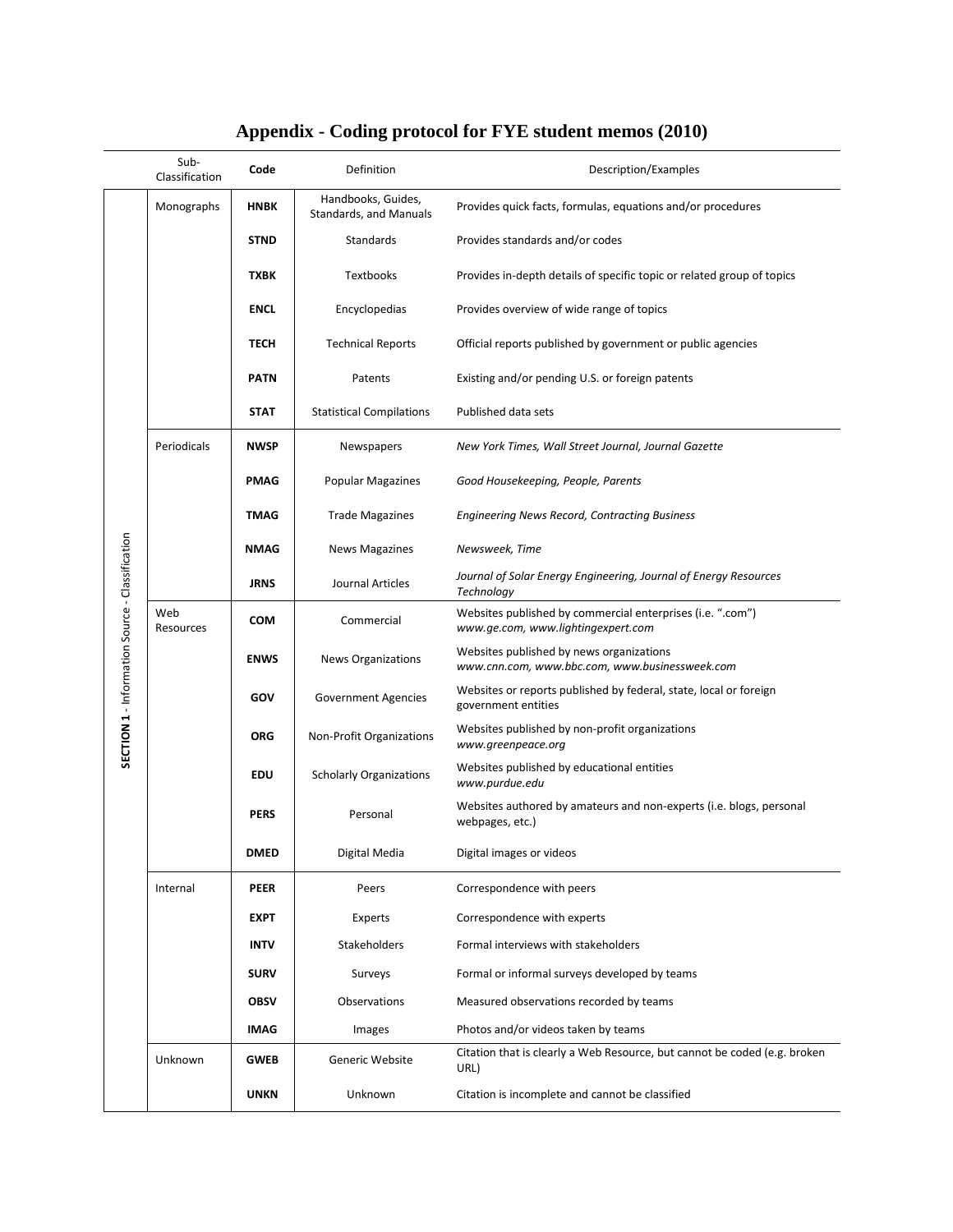|                                                   | Sub-<br>Category      | Code        | Definition                  | Description/Examples                                                                                                                     |
|---------------------------------------------------|-----------------------|-------------|-----------------------------|------------------------------------------------------------------------------------------------------------------------------------------|
| SECTION 2 - Information Source<br>Appropriateness | Audience              | <b>SCH</b>  | Scholarly                   | Journal articles, conference papers, textbooks, technical reports, etc.                                                                  |
|                                                   |                       | <b>POP</b>  | Popular                     | Non-scientific/non-technical                                                                                                             |
|                                                   | Purpose               | <b>INF</b>  | Informative                 | Information is provided with minimal bias (i.e. gives information to make<br>informed decisions)                                         |
|                                                   |                       | <b>BIAS</b> | <b>Biased</b><br>Persuasion | Information is advocating a particular idea or group of ideas from a biased<br>perspective (i.e. gives assertions of what is best)       |
|                                                   |                       | <b>ENT</b>  | Entertainment               | Information is meant for entertainment, not educational use                                                                              |
|                                                   | Citation              | <b>CCOM</b> | Complete                    | Citation is given in a clear format with all necessary elements, such that<br>the original source is easily traceable                    |
|                                                   |                       | <b>CIMP</b> | Improper                    | Citation has one or more elements are wrong (i.e. incorrect URL, etc.), but<br>the original source is ultimately traceable               |
| SECTION 3 - Information Source - Documentation    |                       | <b>CINC</b> | Incomplete*                 | Information is cited, but missing crucial elements (i.e. title, publisher,<br>URL, etc.), such that the original source is not traceable |
|                                                   |                       | <b>CMIS</b> | Missing*                    | No citation is given<br>*If citation and reference are incomplete or missing, skip to Section 5                                          |
|                                                   | In-Text<br>References | <b>RCOM</b> | Complete                    | In-text reference is given in a clear format, such that the original source is<br>easily traceable                                       |
|                                                   |                       | <b>RIMP</b> | Improper                    | In-text reference is not in correct format (or may be missing), but the<br>original source is ultimately traceable                       |
|                                                   |                       | <b>RINC</b> | Incomplete*                 | In-text reference is incorrect, such that the original source is not<br>traceable                                                        |
|                                                   |                       | <b>RMIS</b> | Missing*                    | No in-text reference is given<br>*If reference is incomplete or missing, skip to Section 5                                               |

|                                                 | Sub-<br>Category   | Code        | <b>Definition</b> | Description/Examples                                                                                       |
|-------------------------------------------------|--------------------|-------------|-------------------|------------------------------------------------------------------------------------------------------------|
| Information Use<br>$\mathbf{L}$<br>4<br>SECTION | General<br>Support | <b>REL</b>  | Relevant          | Information is relevant to the argument being made                                                         |
|                                                 |                    | <b>UNRL</b> | Unrelated         | Information is extraneous with no connection to the argument                                               |
|                                                 | Application        | <b>APPR</b> | Appropriate       | Information seems to be appropriately represented                                                          |
|                                                 |                    | <b>EXGG</b> | Exaggerated       | Information is either too general or too specific                                                          |
|                                                 |                    | <b>MISR</b> | Misrepresented    | Information is misunderstood and/or taken out of context (i.e. incorrect<br>use of scientific calculation) |
|                                                 |                    | <b>INAP</b> | Inappropriate     | Information is taken from an unreliable or questionable source                                             |